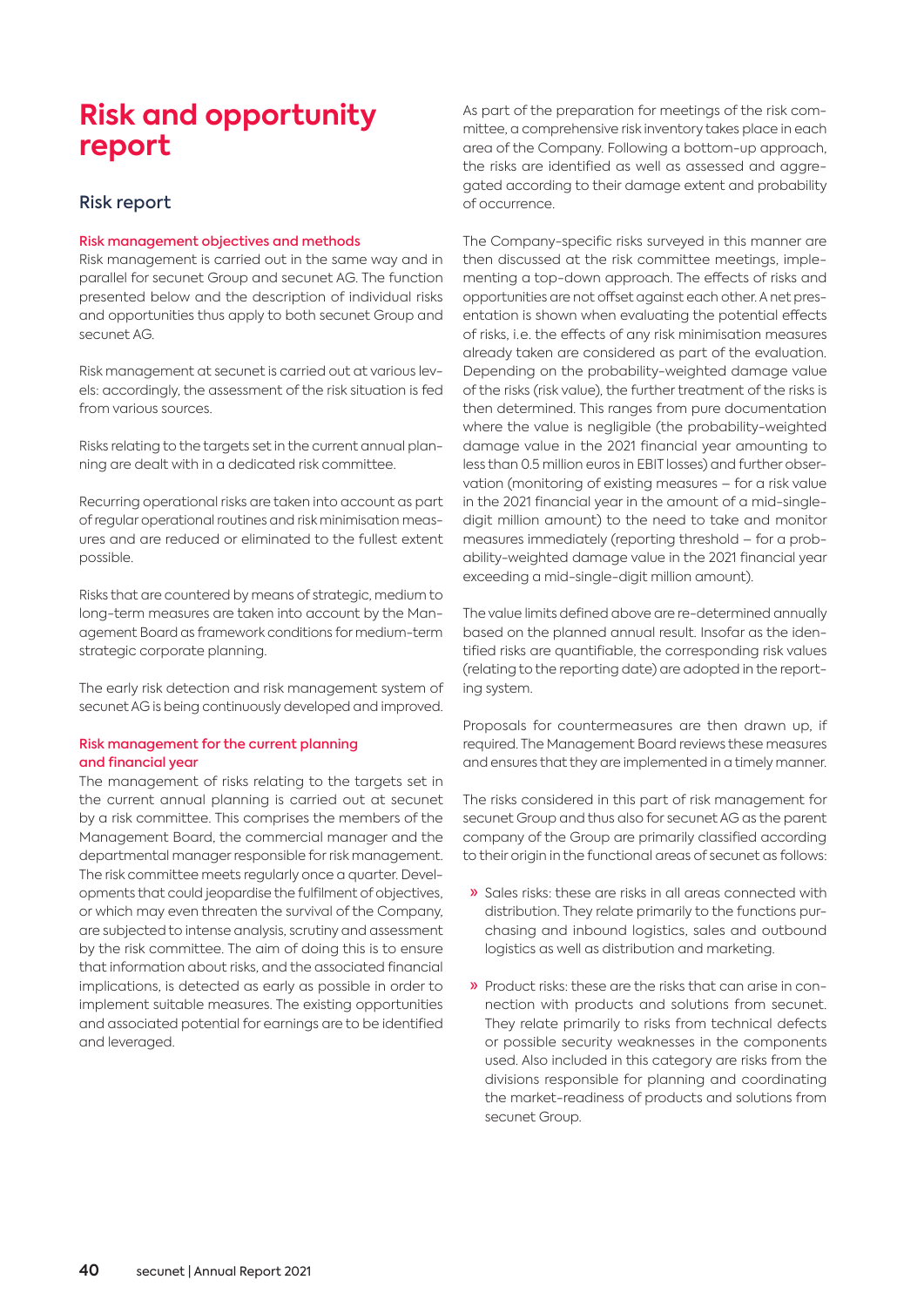- » Project risks: these are the risks that can arise in connection with development and consulting projects. They mainly include the risks relating to budget planning and subsequent budget compliance.
- » Structural risks: these are the risks arising from support functions such as finance and controlling, legal and human resources, and IT. Risks from M & A activities and compliance risks are also recorded here.

Furthermore, the coronavirus pandemic represented a significant and constantly monitored risk for business development in 2021. The Management Board assessed its potential effects on secunet Group continuously and with high priority. Discussion of the risks and measures surrounding the coronavirus pandemic took place in a dedicated steering committee, which met considerably more often than the risk committee. All aspects of business operations were examined and evaluated, with appropriate measures being developed where necessary. In each case, the focus of the discussions was on maintaining the health of employees, the supplies from vendors and the services provided to our customers, as well as our own infrastructure. Since the beginning of the pandemic in 2020, secunet has proved to be a fast-reacting, flexible and adaptable organisation during this time of crisis, with the result that it was quickly possible to reduce risks in operational management.

During the 2021 financial year, it was mainly sales risks that were identified. None of these was individually above the upper limit for no longer being considered negligible. Operational damage management implemented in each case was able to contribute to a significant reduction of the relevant risk value in all cases.

The sales risks discussed here are dominated by distribution risks. secunet is active in the project business. Many projects relate to infrastructures and solutions that are designed on an individual basis. The IT security infrastructures based on these are often associated with high investment volumes, resulting in a complex and often protracted tendering and decision-making process for the customer. This applies to both Public Sector and Business Sector customers and places great limitations on the ability to plan for sales revenues, leading to a potential associated volatility in secunet's business. The distribution risks are continuously monitored as part of risk management and in the ongoing Management Board meetings and, if necessary, they are countered with suitable measures. These measures for reducing the distribution risk often consist of establishing close contact, and thus ongoing cooperation with the customer, through the use of dedicated key account managers, for example. The distribution risks at the time of creating this report are classified as low.

Sales risks also include warehousing risks. These increase as secunet Group's product business grows. Warehousing risks include the risk associated with the ability to deliver at short notice, which is countered by suitably networked material planning (forecast of potential sales and inventory build-up). At the same time, hardware components in particular are becoming obsolete because of accelerating technical progress. Where applicable, inventories lose their value because of this technical ageing process. secunet stays abreast of these risks through professional inventory optimisation. In the 2021 financial year, inventories were written down by 0.1 million euros (previous year: 0.9 million euros).

Procurement risks that can lead to supply bottlenecks and thus to sales risks were newly included during the course of 2021. secunet products are also affected by the global shortage of semiconductors. It proved possible to partially mitigate the risks through a build-up of inventories and continuous close coordination with the most important suppliers. The risk effects were also included in the forecast and planning. For the coming year 2022, the supply risks will continue to have a restrictive effect (please also refer to the aspects noted in the forecast report below).

At the meeting of the risk committee in the fourth quarter of 2021, the risk situation for secunet was regarded as negligible. Due to the very good results for 2021 and the well-filled order book, no significant short-term risks were identified.

There were no product, project or infrastructure risks as at the end of 2021. Consequently, these risk classes were also classified as low.

### Operational risk management

Operational risks are risks affecting ongoing business operations that can arise repeatedly. They are recorded, assessed and eliminated to the fullest extent possible by means of specific risk minimisation routines. These control mechanisms are applied at various points in the value creation process.

Distribution or sales risks are discussed within the framework of distribution coordination via risk committees. Risk committees must be held in the case of orders that exceed a defined value. These committees are made up of at least the representatives of the responsible (sales) department, the division / business unit expected to be entrusted with the desired order, the commercial manager, representatives of the legal department and purchasing as well as a member of the Management Board. The goal of the risk committees is to decide for the respective order or invitation to tender, on the basis of transparent criteria, whether and how a bid can be submitted or an order accepted.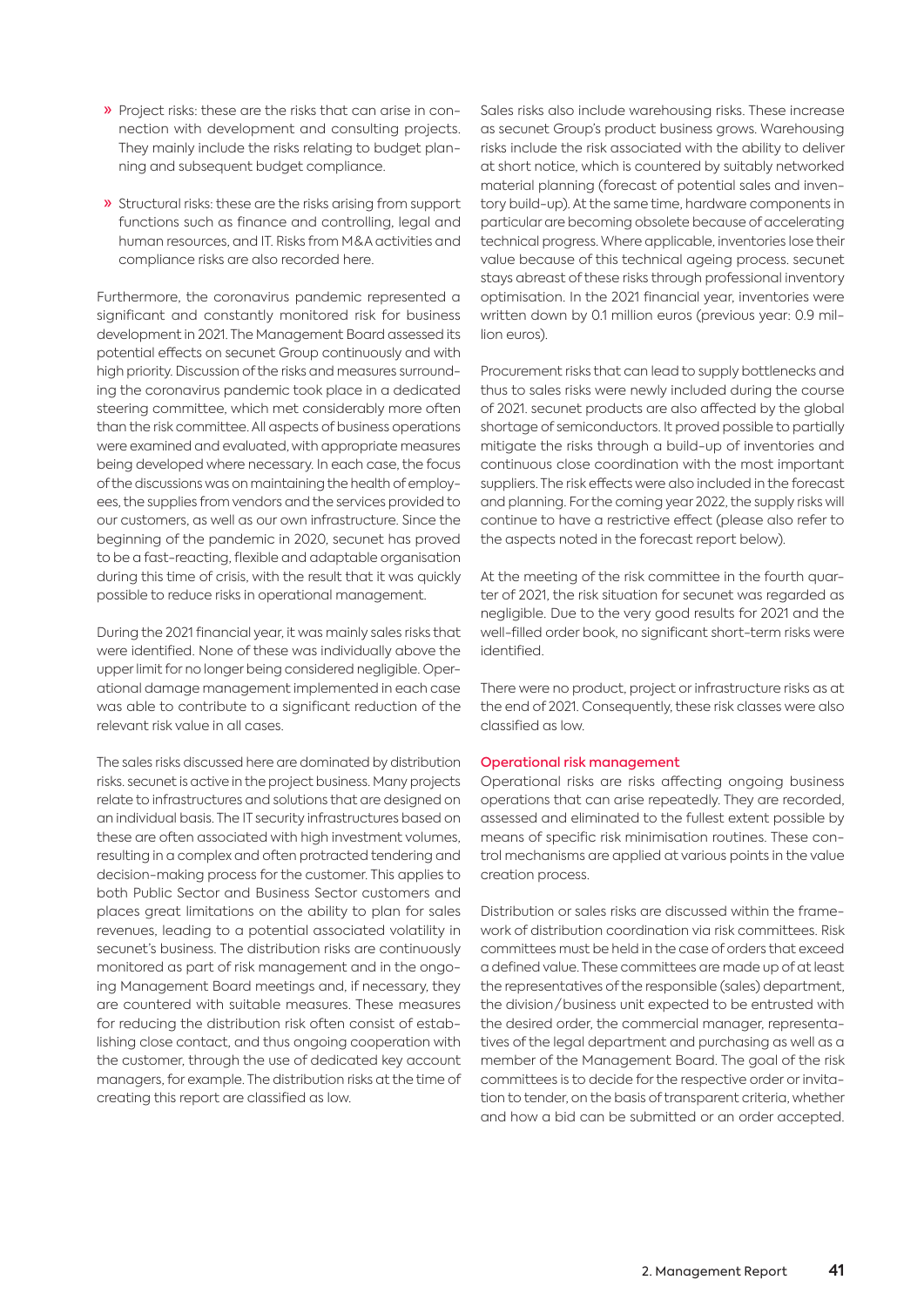Since a discussion of the risks, including an assessment of their acceptability, is conducted by the risk committees in each case, and the decision recognises the risks as acceptable, the associated risks are considered to be low at the time of writing this report.

In addition to the distribution risk for major projects already described under sales risks, there is also a project management risk. In addition, there are specific risks for long-term major projects. At secunet, such risks are identified and evaluated in the higher-level project coordination and mitigated by means of appropriate measures. The project management risk arises after the commissioning of major projects: these projects are characterised by multiple uncertainties in their implementation due to the sheer fact of their size. The risk may consist, for example, of a failure to maintain schedules and project budgets. secunet takes these risks into account by means of a comprehensive project management system, which is used to create regular management reports for project managers, division heads and the Management Board. The risks arising from major projects are continuously monitored – in the same way as development risks – with comprehensive project planning and control mechanisms, in conjunction with a risk-oriented reporting system. In the event of deviation from the set targets, measures to reduce the risk are resolved and implemented immediately. These can consist of making additional capacity available for processing the project or discussing deviations with the customer in order to bring expectations into line with the altered framework conditions. The risks arising in the course of project management are sufficiently mitigated by the corresponding measures. Accordingly, the project risks outlined are considered low at the time of writing this report.

There were no project risks as at the end of 2021; accordingly, this risk class was assessed as low.

Product risks can arise in various forms. They are largely mitigated within the framework of operational management processes, with the effect that these risks are considered low at the time of preparing this report.

Product risks can arise in the individual phases of a product life cycle. In conjunction with the development of new products – including corresponding major projects – the following risks are discussed and evaluated regularly:

- » Risk of a possible decline in demand: the product fails to prove itself on the market.
- » Risk of undesirable technical developments: the product contains defects that lead to warranty claims.
- » Risk of failure to complete the product in time: the development project takes considerably more time than estimated.

In the past, secunet primarily developed products and solutions in response to orders to cover specific security needs in the public sector. Its high-security IT solutions are tailored precisely to customers' needs; secunet products are generally not designed without a specific requirement in mind. Most of the products developed by secunet are made to order and are accordingly financed by the customer. Therefore, no development risks exist in terms of potentially waning demand. The risks associated with developing new products that subsequently prove unsuccessful on the market have therefore not been of primary significance for secunet in most product areas.

The development of secunet's own products, such as the secunet konnektor, SINA Communicator and easykiosk, has increased the volume of related internal investments. This has brought development risks more into the focus of risk evaluation. The focus here is less on the sales prospects associated with the products than on the duration of development and certification. The greatest risk for development projects may be underestimation of the time required before they are ready for acceptance. This can lead to expenditure of time and personnel, which limits the profitability of these projects. In order to keep these risks as low as possible, secunet uses extensive project planning and control mechanisms in different locations, paired with a dedicated reporting line. This part of the risk analysis and risk management is identical to the activities that apply for major projects. In the area of development projects, the risk at the time of creating this report is classified as low.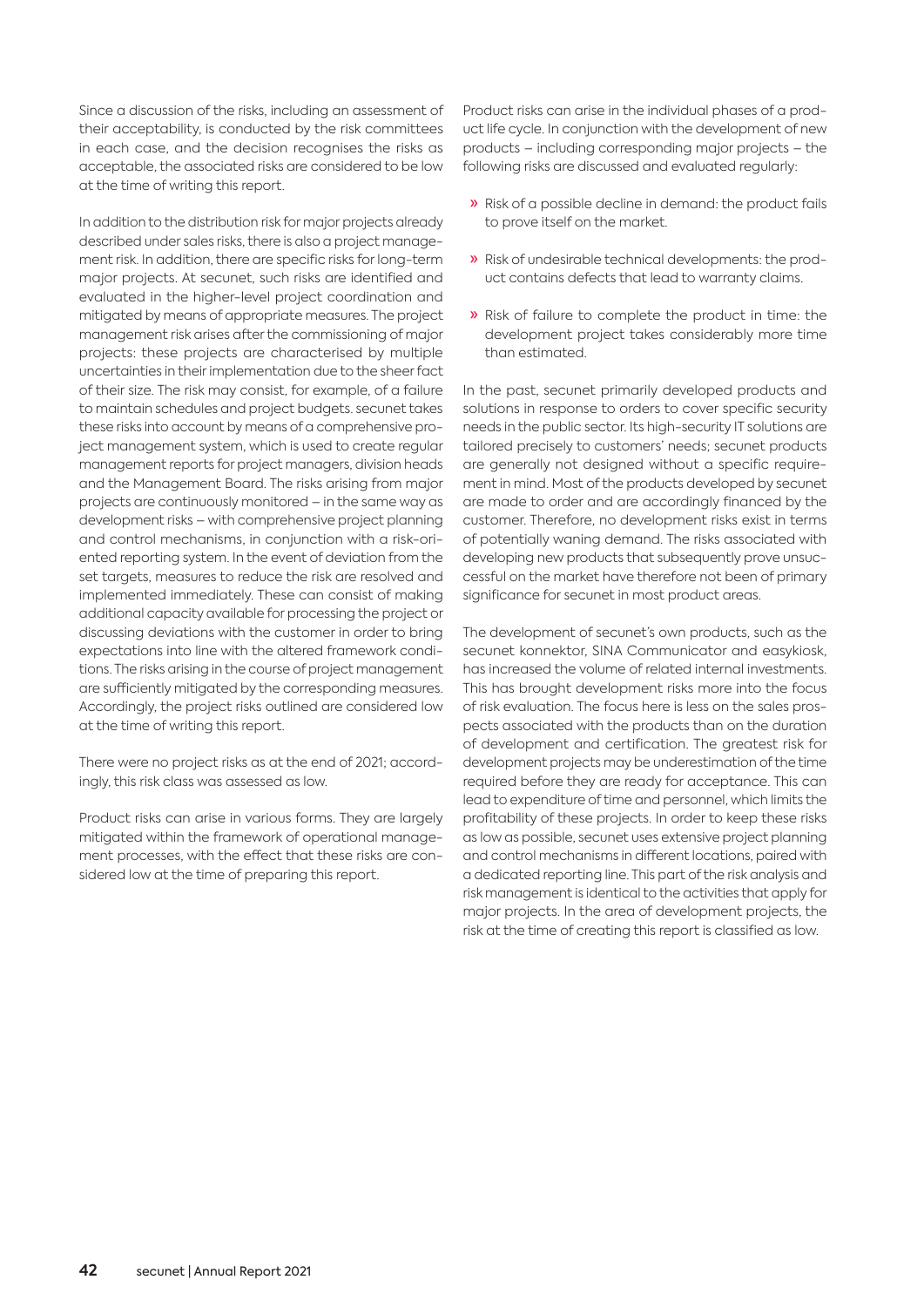The secunet AG product portfolio is concentrated on solutions in the area of cybersecurity. In the case of the SINA product family in particular, these solutions are protected and approved at a high level in cryptographic terms. One risk that is evaluated on an ongoing basis in connection with the technical properties of these products is the effect of any possible – as yet undetected – security weaknesses of these solutions. In this context, the focus is on the question of whether and to what extent the security promise made to its customers by secunet in connection with the solution as a whole might be compromised as a result of security holes in individual components. This is the task of operational incident management, another component of risk management at secunet. A comprehensive process of ongoing risk identification and assessment takes place in this area for the purposes of risk minimisation. As part of this process, secunet collects and evaluates findings about potential security risks from a wide range of sources. Even if potential vulnerability of the systems merely seems possible as a result of this evaluation, customers are informed immediately and supported in closing the potential security hole. This process of monitoring and solving potential technical security risks is implemented in close collaboration with the Company's development and certification partner, the German Federal Office for Information Security (BSI). In view of the risk minimisation measures in use, the economic risk connected with technical product security is believed to be low.

#### Strategic risk management and strategic risks

Medium and long-term risks for secunet are taken into account in the course of strategic planning. These framework conditions and the consequences for the strategy are regularly discussed with the Supervisory Board, which approves and follows up on this planning.

The risks considered here include the following:

Customer structure risk is to be seen as a medium-term distribution risk to the extent that secunet conducts the majority of its business with public sector authorities and organisations. The loss of segments of demand from this customer group can have negative effects on sales revenue and earnings. This risk is regularly discussed in depth. Investments in IT, and especially in IT security, are seen as particularly important for the smooth delivery of projects for the public sector, particularly in a world where information technologies play an increasingly important role. The risk of a downturn in demand from public sector customers is therefore constantly monitored, although it is currently considered to be relatively low.

In order to be better placed in the medium term to react to the potential risk of a decline in demand from public sector customers, and in order to reduce and compensate for any resulting decline in sales revenue and earnings, secunet will continue to devote intensive efforts to the expansion of its activities for the private sector target group (Business Sector segment).

Furthermore, the fact that the business results are still heavily influenced by domestic demand is seen as a risk for the further growth of secunet. As a result, the expansion of high-performance international distribution, tapping of new markets and the acquisition of additional customers abroad will remain a focus of efforts for the future development of the Company.

## **Opportunities**

#### Ongoing management of opportunities

The ongoing management of risks during the year is contrasted with the management of opportunities. They are defined as events that give rise to expectations that the planning or forecast for the current financial year will be exceeded. As in the case of risks, they are recorded as part of the quarterly bottom-up inventories that are included in the report to the risk committee.

In most cases, significant opportunities are promptly incorporated into the planning or the forecast. There were therefore no opportunities to be discussed at the risk committee meeting either during the year or at the end of the year.

#### Long-term positive trends

In the opinion of the Management Board, the trends outlined below continue to have a positive effect on the future growth of secunet:

#### Growth through new markets

IT security solutions "made in Germany" enjoy a good reputation around the world due to their quality and trustworthiness. There is rising international demand for corresponding high-quality solutions such as those offered by secunet.

Under the pressure of wiretapping cases and cyberattacks coming to light, demand is likely to stimulate even greater differentiation between producer countries, from which secunet benefits as a German manufacturer. In addition, many secunet products are approved for use in an international context, for example by the EU and NATO.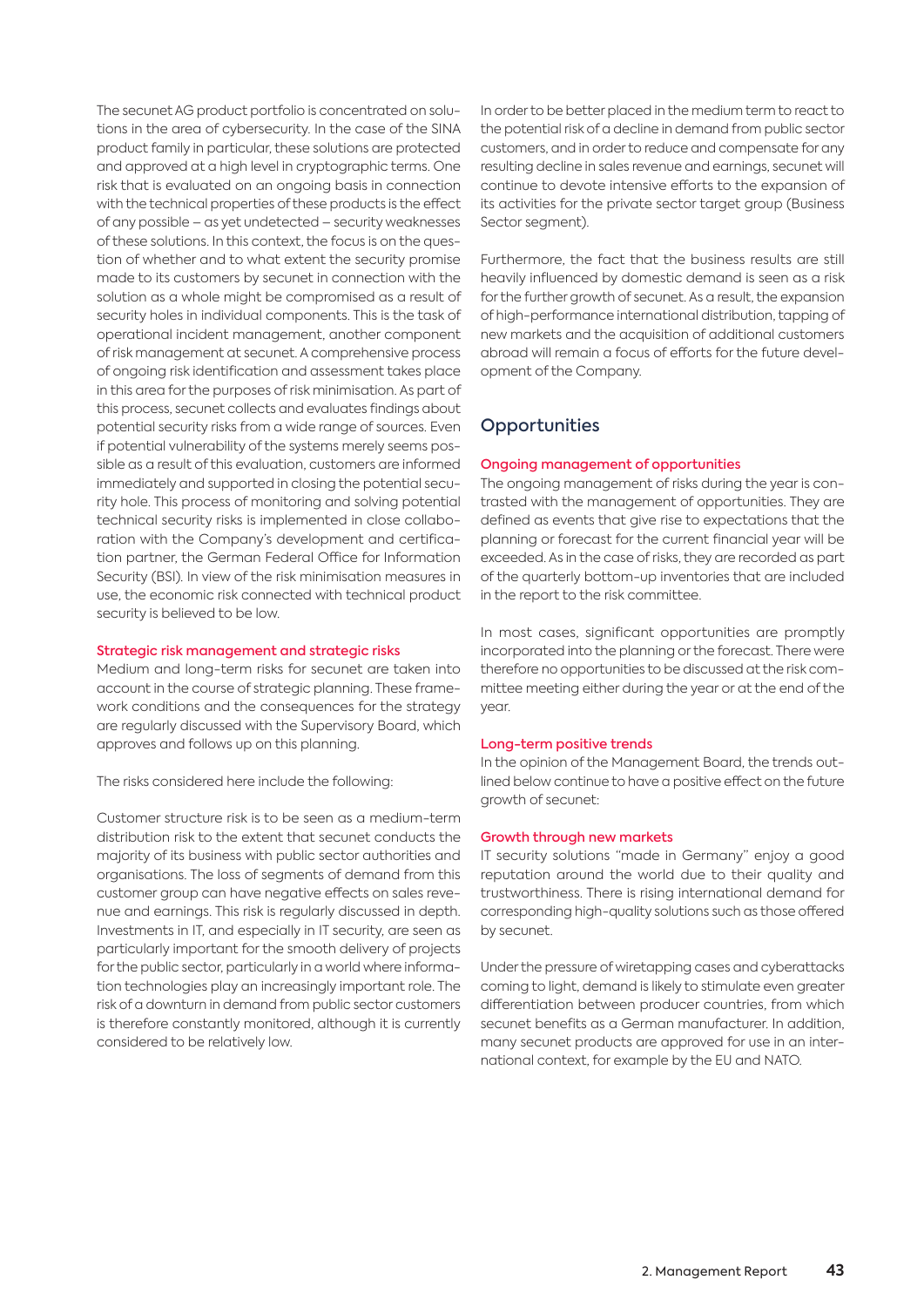The range of products and services from the Business Sector division for customers in the industrial sector is to be expanded abroad, for example for foreign subsidiaries and production facilities of German corporations. To this end, promising potential is being identified and examined.

The expansion of foreign activities via secunet's own distribution and via local multipliers will contribute to leveraging these potentials.

### Growth through acquisitions

In addition to organic growth on domestic and foreign markets, secunet has for years pursued the objective of triggering additional growth through M&A activities. Growth in the product area through acquisition of the relevant solution providers is promising. The market for companies with high-quality, reliable IT security solutions for processing classified information – in which secunet is an active player – is split into many small to medium-sized providers. In addition, the M&A business remains characterised by very high price expectations on the part of sellers. The process of identifying promising targets at acceptable prices is time-consuming as a result, but is nonetheless being pursued on an ongoing basis.

# Overview of risks and opportunities

An overview of risks and opportunities which could impact on the further development of secunet Group shows a confident evaluation overall. The assessment revealed that the risks at the time of creating the report are negligible overall and can thus be controlled, and the identified risks do not threaten the continued existence of the Group and the Company in terms of illiquidity or excessive debts in the reporting period of at least one year. In the operational management of the Group, measures are continuously being taken to prevent a worsening of the risk situation. At the same time, the utilisation of the opportunities described above is being driven forward by a number of activities. No material risks are present as at the balance sheet date.

The business development of secunet AG is subject to the same risks and opportunities as those of the Group. The presentation and evaluation of risks and opportunities thus also apply in the same way for secunet AG.

# **Forecast**

During the past financial year, sales revenue and EBIT increased sharply once again, and 2021 consequently ended with outstanding results. The Management Board of secunet AG is fundamentally optimistic about the conditions for good business performance in the current year 2022.

The framework conditions for the 2022 financial year give reason for optimism.

- » The macroeconomic growth forecast of the German federal government is positive: growth of 3.6% in the price-adjusted gross domestic product for the current year 2022. This is subject to the assumption that the restrictions due to the coronavirus pandemic will be lifted and supply bottlenecks will gradually ease over the course of the year.
- » For the domestic market, we were still expecting growing demand for IT security. This affects both the Public Sector, i.e. business with public customers, and the Business Sector, which serves companies in both the private sector and the healthcare sector. For 2022, Bitkom predicts growth of 5.9% to 108.6 billion euros in spending on hardware, software and services in the IT sector. The market for IT security is likely to show relatively stronger growth. secunet will be able to meet this growing demand well in future, with optimised and new services, products and solutions.
- » The foreign market continues to hold significant growth potential; secunet is generally well positioned to leverage this potential. The secunet AG and secunet International GmbH & Co. KG employees in international distribution have many years of experience in the Group and in dealing with international customers.
- » During the course of the year, secunet Group again increased its number of productive employees and can therefore translate increasing demand and high capacity utilisation into good business results.
- » The ongoing efforts to expand national and international defence budgets with a focus on cyber defence justify positive growth expectations.
- » The increasing requirement for digital sovereignty can be satisfied primarily through trustworthy national solutions. secunet meets these demands with products such as SecuStack.